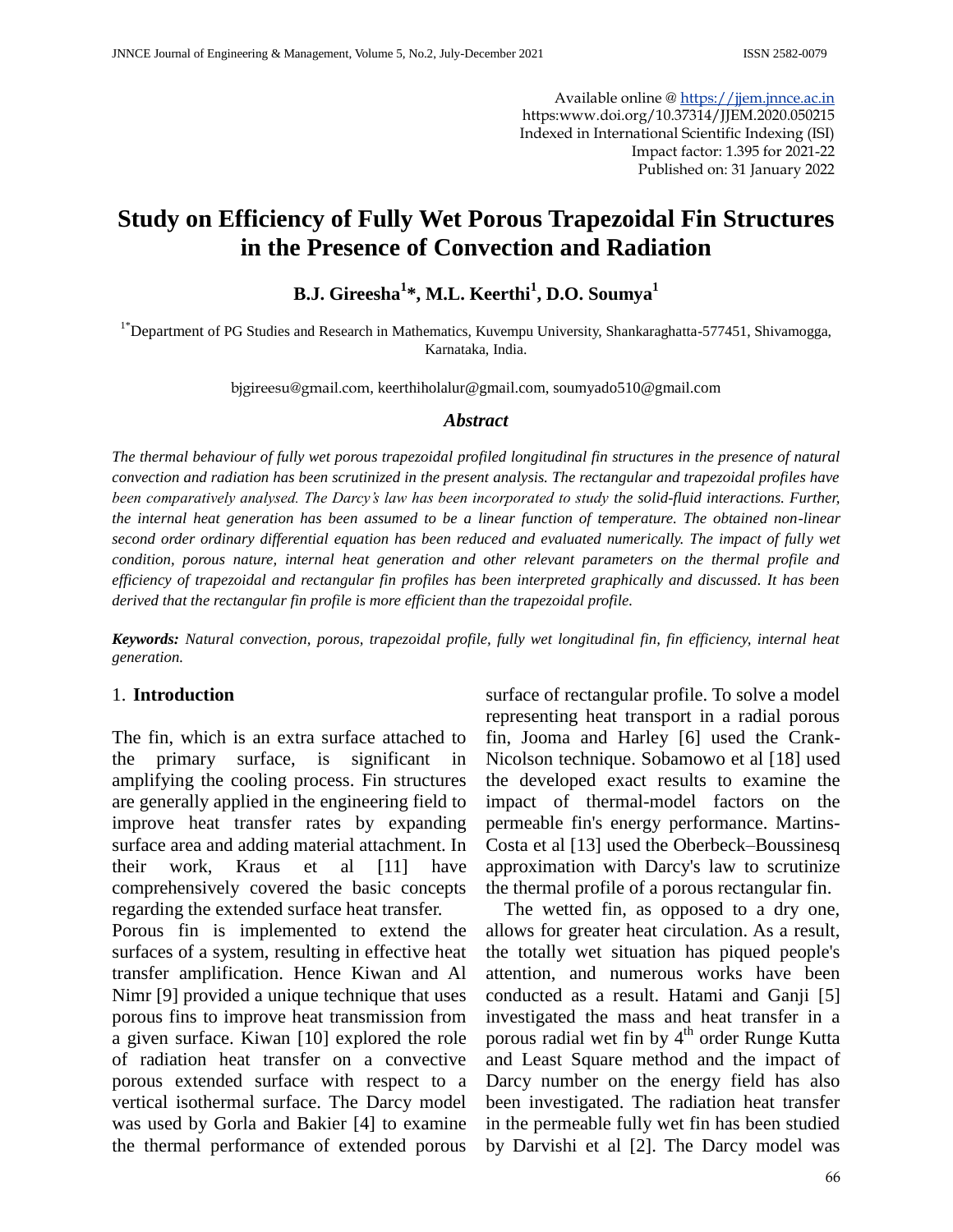used to formulate the energy equation in this research. Panda et al [15] used the Homotopy analysis technique to obtain the closed form solution for analysing the energy profile of a wet fin with variable properties. The heat increase in longitudinal, and pin wet fins was studied by Kundu et al [12]. They also examined the non-Fourier and Fourier heat transfer effects with varying conditions and wet fin design variables. The effect of porous wet factor on the energy profile of the wet fin was observed by Sowmya et al [19]. They noticed that as the permeability wet parameter is improved, the thermal energy of the fin surface diminishes.

 Fins have been influenced by a variety of applications, including aircraft engines, gas turbines, radiators, electrical semiconductors, and automobiles. There is a demand for a lighter, more efficient, and cost-effective fin. As a result, numerous academicians are interested in studying fin efficiency. Torabi et al. [20] used the technique of differential transformation to examine the thermal performance of a longitudinal radiativeconvective fin, and they presented the fin efficiency to evaluate the performance of concave parabolic and trapezoidal fin profiles as compared to rectangular fin's performance. Sheik et al [17] examined how to improve heat transmission in pin fins and concluded that fin made up of aluminium is more efficient than other materials. According to the findings of Al-Fahed and Alasfour [1], short fins give extra fin efficiency at constant cross-sectional area, and efficiency declines as modified Biot number increases. The authors Purwadi et al [16] have concluded that in the investigation of effectiveness and efficiency of the fin in unsteady flow condition, higher the heat flow rate, higher the fin's effectiveness, and efficiency.

 Khani and Aziz [8] developed an exact result for the thermal performance of longitudinal fin of trapezoidal profile with energy dependent thermal conductivity and heat transfer coefficient using the homotopy analysis technique. The two-dimensional analysis of inverted trapezoidal fin profiles

with varying fin base thickness is presented by Kang [7]. They noticed that as the fin shape factor is enhanced, heat loss decreases linearly. The temperature profile of the trapezoidal extended surface was studied by Das [3]. This research also found that fin size, as well as the coefficient of thermal conductivity, used to have a greater impact on temperature diffusion than other variables. Turkyilmazoglu [21] investigated heat transfer improvement on a moving extended surface with a trapezoidal cross section. Onah et al [14] developed the trapezoidal plate fin to study the heat exchanger's efficiency. They also observed that changing the rate of mass flow improves the heat exchanger's efficiency.

 Recognizing the importance of the field, we planned to investigate the heat transmission through the porous trapezoidal fin in a fully wet environment. The radiation and natural convection effects have been considered as well. Numerical solutions have been found for the governing dimensionless differential equation and the physical relevance of the relevant parameters has been shown in graphs and physically interpreted. The gravity of the present study comes to surface in the design and manufacture of fin structures.

### **2. Governing Equations and Physical Model**

A longitudinal fin of trapezoidal profile as depicted in figure 1 has been considered for the analysis. The fin structure of length  $L$ , width w and base thickness  $t_b$  is mounted on a primary surface at temperature  $T<sub>h</sub>$ . The solid matrix is porous in nature and is fully wetted in a fluid at temperature  $T_a$ . The heat enters the fin at the base and is lost via convective and radiative heat losses to the ambience. Here, the internal heat generation is linearly dependent with respect to temperature. Further, the following assumptions have been made: the heat transfer in the fin is considered one-dimensional, the fin is saturated and is in thermal equilibrium with the fluid in the surrounding, the fin material is isotropic and homogeneous, and the surface emissivity and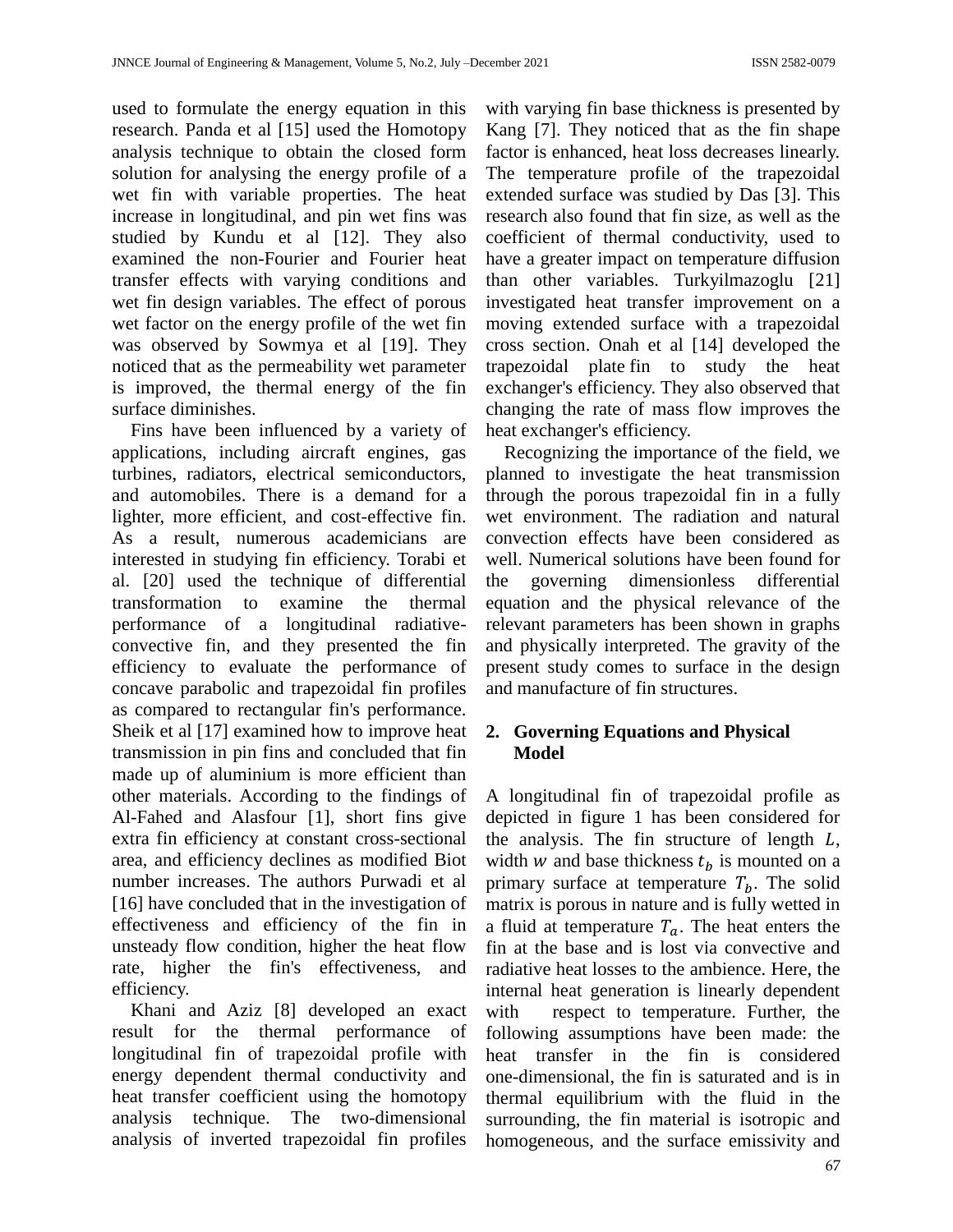thermal conductivity of the fin are assumed assumptions is given by, constant throughout the length of the fin.

The steady-state energy balance for the trapezoidal fin under the above-mentioned



Figure 1: Geometry of rectangular and trapezoidal fin profiles

$$
\frac{d}{dx}\left(k_{eff}A_c(x)\frac{dT}{dx}\right) - 2\varepsilon\sigma Wdx(T^4 - T_a^4)
$$
  
-2 $mC_p(T - T_a) - 2h_D Wdx i_{fg}(w - w_a)(1 - \phi)$   
-2 $h(T)(1 - \phi)Wdx(T - T_a) + q^*(T)A_c(x) = 0.$  (1)

The variable area of cross-section is given by,

$$
A_c(x) = Wt(x).
$$
 (2)

(2)

Here,  $t(x)$  is the local fin thickness of the trapezoidal profile given by,

(3) 
$$
t(x) = t_b - \delta \left(\frac{x}{L}\right).
$$

According to Darcy's law, the mass flow rate of fluid through the porous fin structure is given by,

$$
\dot{m} = \rho v(x)W dx. \tag{4}
$$

Where,  $v(x)$  is the passage velocity given by,

$$
v(x) = \frac{g \kappa \beta_f (T - T_a)}{v_f}.
$$
 (5)

The temperature sensitive internal heat generation and convective heat transfer coefficient  $h$ are given by,

$$
q^*(T) = q_a^*(1 + \epsilon_g(T - T_a)), \tag{6}
$$

$$
h(T) = h_a \left(\frac{T - T_a}{T_b - T_a}\right)^m = h_D C_p L e^{\frac{2}{3}}.
$$
 (7)

On simplifying the equation obtained by substituting the equations  $(2)-(7)$  in equation  $(1)$ , we get,

$$
k_{eff} \frac{d}{dx} \left[ \left( t_b - \delta \left( \frac{x}{L} \right) \right) \frac{dT}{dx} \right] - \frac{2(1-\phi)h_a(T - T_a)^{m+1}}{(T_b - T_a)^m}
$$

$$
+ q_a^* \left( 1 + \epsilon_g (T - T_a) \right) \left( t_b - \delta \left( \frac{x}{L} \right) \right) - 2\sigma \varepsilon (T^4 - T_a^4)
$$

$$
- \frac{2h_a i_{fg} (1-\phi)(w - w_a)(T - T_a)^m}{c_p L e^{\frac{2}{3}} (T_b - T_a)^m} - \frac{2\rho_f g K \beta_f c_p}{v_f} (T - T_a)^2 = 0.
$$
(8)

The corresponding boundary conditions are,

$$
T = T_b \, at \, x = 0,
$$
  

$$
\frac{dT}{dx} = 0 \, at \, x = L.
$$

(9)

Let us consider the following dimensionless quantities:

$$
\theta = \frac{r}{r_b}, \theta_a = \frac{r_a}{r_b}, X = \frac{x}{L}, Nr = \frac{2\sigma \varepsilon T_b^3 L^2}{k_{eff} t_b}, C = \frac{\delta}{t_b},
$$
  
\n
$$
Nc = \frac{2\rho_f g \beta_f K c_p T_b L^2}{v_f k_{eff} t_b}, \epsilon_G = \epsilon_g T_b, G = \frac{q_a^* L^2}{k_{eff} T_b},
$$
  
\n
$$
m_o = \frac{2h_a L^2 (1-\phi)}{k_{eff} t_b}, m_1 = \frac{2h_a i_f g b_2 L^2 (1-\phi)}{k_{eff} t_b C_p L e^{\frac{2}{3}}},
$$
  
\n
$$
m_2 = m_o + m_1, w - w_a = b_2 (T - T_a).
$$
  
\n(10)

Dimensionless form of equation (8) is given by,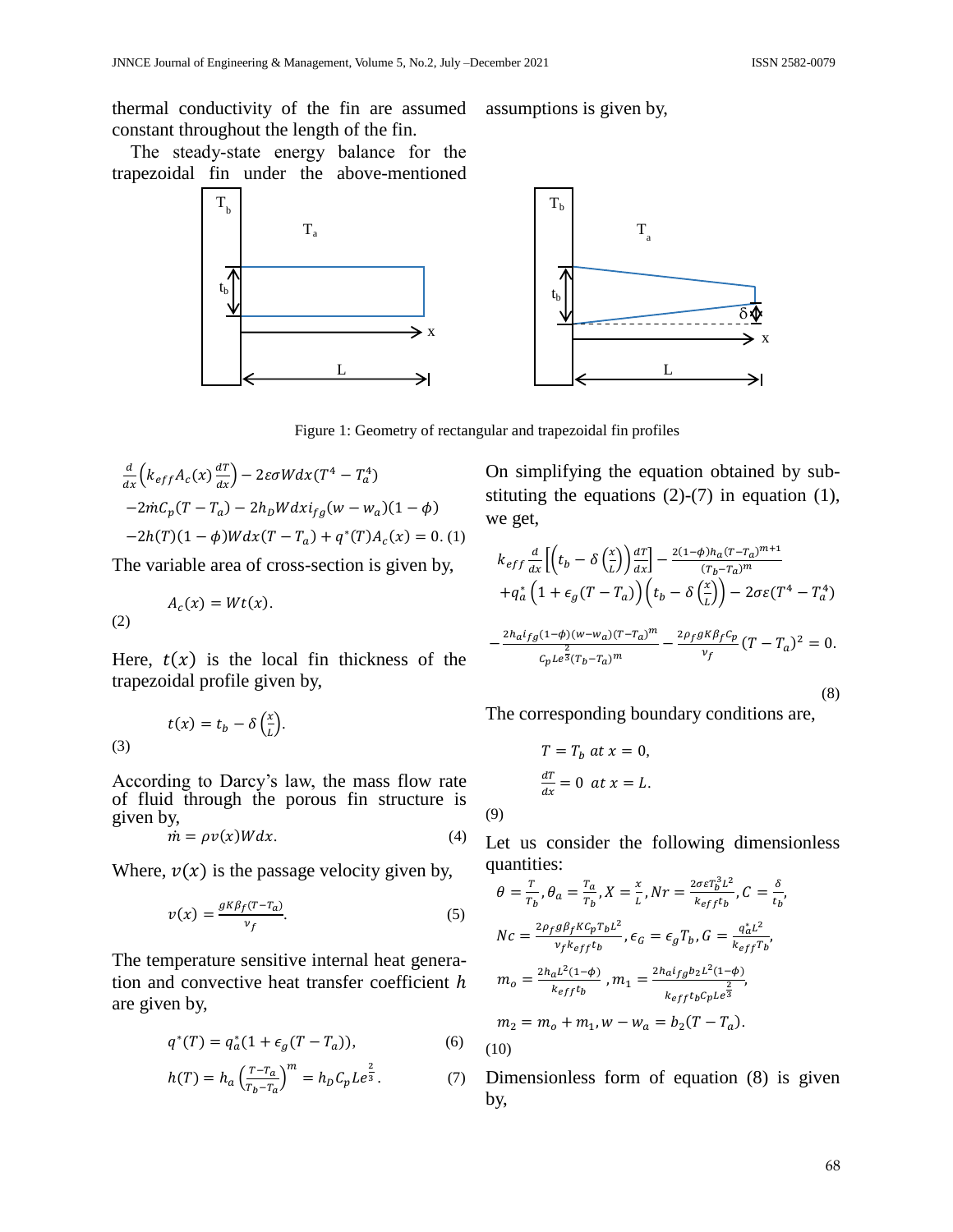$$
\frac{d^2\theta}{dx^2} - C\frac{d\theta}{dx} - CX\frac{d^2\theta}{dx^2} + G\left(1 + \epsilon_G(\theta - \theta_a)\right)(1 - CX)
$$

$$
-m_2\frac{(\theta - \theta_a)^{m+1}}{(1 - \theta_a)^m} - N\epsilon(\theta - \theta_a)^2 - Nr(\theta^4 - \theta_a^4) = 0.
$$
(11)

Here  $C = 0$  represents a rectangular profiled fin and  $C > 0$  represents a trapezoidal profiled fin.

The corresponding boundary conditions are,

$$
\theta = 1 \quad at \quad X = 0,
$$
  

$$
\frac{d\theta}{dx} = 0 \quad at \quad X = 1.
$$
 (12)

Fin efficiency is one of the important tools to measure the thermal performance of fins. The heat transfer through the fin is given by,

$$
Q_{f} = \int_{0}^{L} \begin{bmatrix} \frac{2\rho_{f}gKw\beta_{f}c_{p}}{v_{f}}(T-T_{a})^{2} \\ +\frac{2h_{a}i_{fg}wb_{2}(1-\phi)}{c_{p}Le^{\frac{2}{3}}} \frac{(T-T_{a})^{m+1}}{(T_{b}-T_{a})^{m}} \\ +2(1-\phi)h_{a}w \frac{(T-T_{a})^{m+1}}{(T_{b}-T_{a})^{m}} \end{bmatrix} dx
$$
(13)  
+2\sigma \varepsilon w (T^{4}-T\_{a}^{4})

The heat transfer through an ideal fin is given by,

$$
Q_{ideal} =
$$
  
\n
$$
2\sigma \varepsilon wL(T_b^4 - T_a^4) + \frac{2h_a i_f g w b_2 (1 - \phi)L}{c_p L e^{\frac{2}{3}}} (T_b - T_a)
$$
  
\n
$$
+ \frac{2\rho_f g K w \beta_f C_p L}{v_f} (T_b - T_a)^2 + 2(1 - \phi)h_a w L (T_b - T_a).
$$
  
\n(14)

The fin efficiency can be calculated as,

$$
\eta = \frac{Q_f}{Q_{ideal}}.\tag{15}
$$

The fin efficiency in dimensionless form is given by,

$$
\eta = \frac{\int_0^1 \left[ Nc(\theta - \theta_a)^2 + Nr(\theta^4 - \theta_a^4) + m_2 \frac{(\theta - \theta_a)^{m+1}}{(1 - \theta_a)^m} \right] dx}{Nc(1 - \theta_a)^2 + Nr(1 - \theta_a^4) + m_2 (1 - \theta_a)}
$$
(16)

#### **3. Solution Methodology**

The equation (11) along with the boundary conditions in equation (12) is a highly nonlinear  $2<sup>nd</sup>$  order ordinary differential equation. The symbolic software Maple is utilized to solve the equation by administering the

efficient Runge-Kutta Fehlberg  $4^{\text{th}} - 5^{\text{th}}$  order method. The procedure can be envisioned as,

$$
p_1 = hf(x_1, y_1),
$$
  
\n
$$
p_2 = hf\left(x_1 + \frac{1}{4}h, y_1 + \frac{1}{4}p_1\right),
$$
  
\n
$$
p_3 = hf\left(x_1 + \frac{3}{8}h, y_1 + \frac{3}{32}p_1 + \frac{9}{32}p_2\right),
$$
  
\n
$$
p_4 = hf\left(x_1 + \frac{12}{13}h, y_1 + \frac{1932}{2197}p_1 - \frac{7200}{2197}p_2 + \frac{7296}{2197}p_3\right),
$$
  
\n
$$
p_5 = hf\left(x_1 + h, y_1 + \frac{439}{216}p_1 - 8p_2 + \frac{3680}{513}p_3 - \frac{845}{4104}p_4\right),
$$
  
\n
$$
p_6 = hf\left(x_1 + \frac{1}{2}h, y_1 - \frac{8}{27}p_1 + 2p_2 - \frac{3544}{2565}p_3 + \frac{18594104p4 - 1140p5}{2565}\right).
$$

The approximate solution by Runge Kutta  $4<sup>th</sup>$ order method is,

$$
y_{p+1} = y_1 + \frac{25}{216}p_1 + \frac{1408}{2565}p_3 + \frac{2197}{4101}p_4 - \frac{1}{5}p_5.
$$

The obtained approximate solution can be improved by utilizing the Runge Kutta  $5<sup>th</sup>$ order method as,

$$
z_{p+1} = y_1 + \frac{16}{135}p_1 + \frac{6656}{12825}p_3 + \frac{28561}{56430}p_4 - \frac{9}{50}p_5 + \frac{2}{55}p_6.
$$

The solutions are obtained with an accuracy of 10<sup>-6</sup> keeping the step size at 0.001.

#### **3. Results and Discussion**

To understand the physical problem, the effect of relevant parameters on the fin thermal profile and efficiency has been plotted and discussed. Each parameter has been varied individually, keeping other parameters constant. The constant value of the parameters considered for the study are:  $Nc = 1, Nr =$  $1, m_2 = 1, m = 2, \theta_a = 0.4, G = 0.1, \epsilon_G =$ 0.1. For trapezoidal profile  $C = 0.4$  has been considered in the present analysis.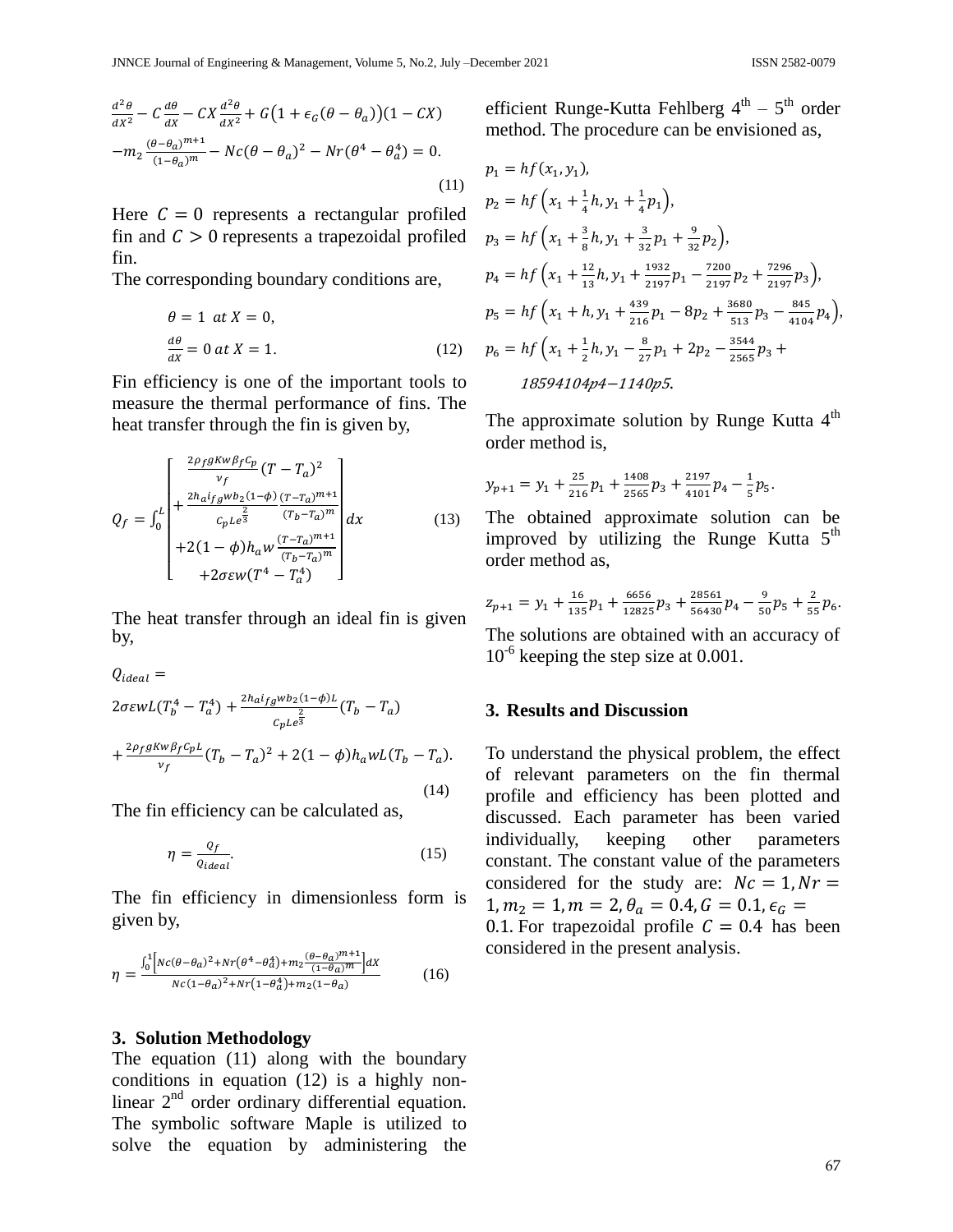

Figure 2: Fin temperature attribute for distinct values of generation number  $G$ .

The effect of variation of generation number  $G$  on the distribution of temperature in trapezoidal and rectangular profiled fin is captured in figure 2. It can be observed that, the parameter  $G$  increases the distribution of temperature. This is due to increased heat gain within the fin structure. Thus, the fin cooling process is benefitted by lower values of  $G$ . Further, the temperature field of trapezoidal fin profile stays below the rectangular fin profile.

Impact of power index  $m$  on the temperature profile of the longitudinal fin of two different profiles is as shown in figure 3. It is seen that the fin thermal profile is less steep for higher values of parameter  $m$ . Thus, lower values of  $m$  are preferred for heat transfer enhancement in fin. Besides, the thermal profile of trapezoidal fin structure is steeper than that of rectangular fin structure.



Figure 3: Fin temperature attribute for distinct values of power index m.

 Figure 4 pictures the variation in the thermal profile of rectangular and trapezoidal profiled fins with the wet porous parameter  $m_2$ . The fin surface temperature decreases steeply towards the tip of the fin with increase in  $m_2$  values. This is because, the porosity and wet conditions enhance the heat loss via convection supporting the fin cooling process. Thus, higher the values of  $m_2$  higher will be the heat transfer rate. Further, the same trend is followed for trapezoidal and rectangular profiles.



Figure 4: Fin temperature attribute for distinct values of wet porous parameter  $m<sub>2</sub>$ .

 Temperature profiles of various fin profiles for distinct values of convective parameter  $Nc$ and radiative parameter  $Nr$  are captured in figure 5 and figure 6 respectively. It is noticed that the fin temperature sharply decreases with rise in the  $Nc$  and  $Nr$  values. This is due to increase in the heat loss through convection and radiation. Hence, ascending values of  $Nc$  and  $Nr$  enhance the heat transfer rate. On the other hand, the trapezoidal and rectangular profiles follow the similar trend.



Figure 5: Fin temperature attribute for distinct values of  $Nc$ .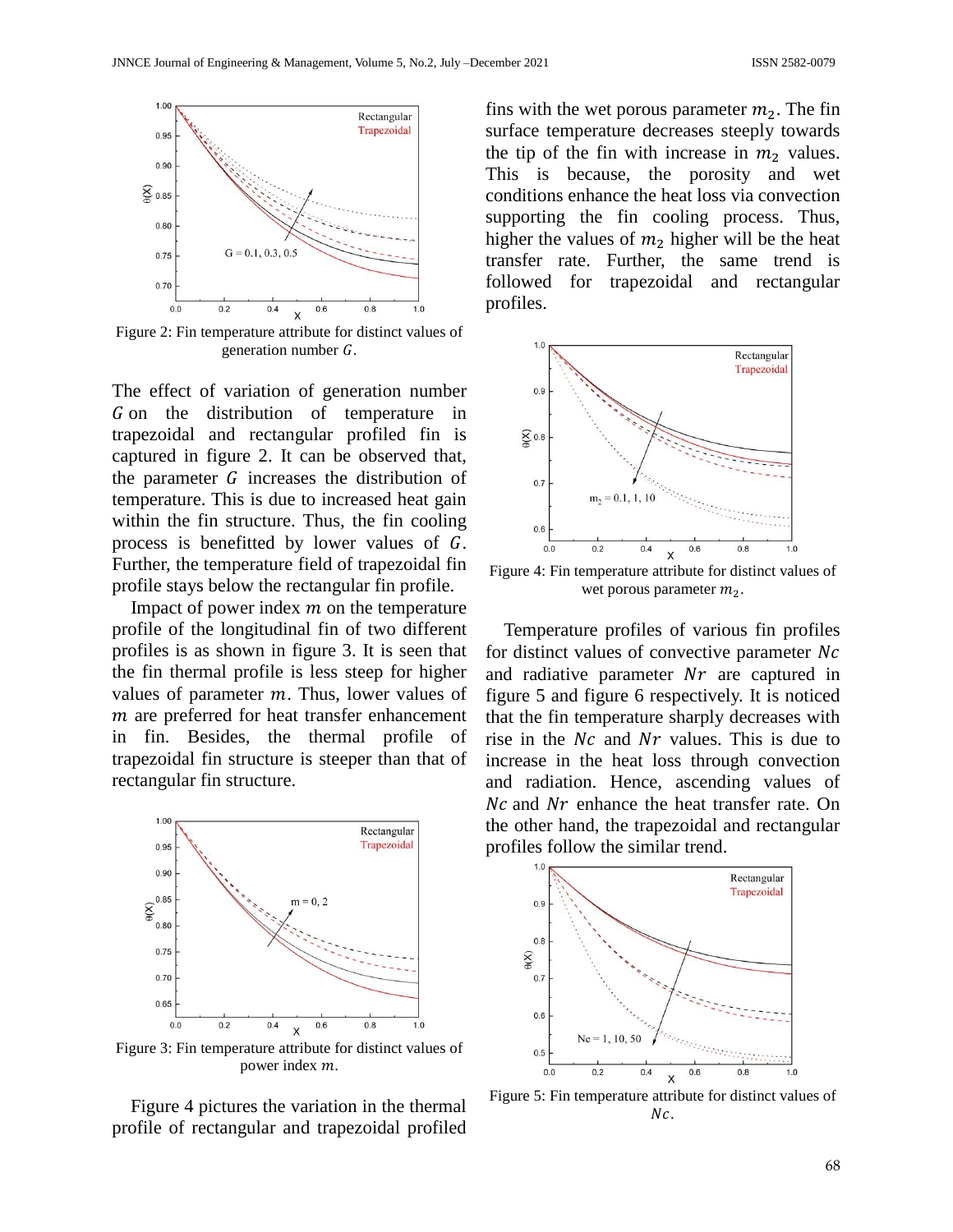

Figure 6: Fin temperature attribute for distinct values of  $Nr.$ 



Figure 7: Fin temperature attribute for distinct values of ambient temperature  $\theta_a$ .

The consequence of ambient temperature  $\theta_a$ on the thermal attribute of trapezoidal and rectangular fin profiles is as illustrated in figure 7. Higher the values of ambient temperature, higher are the fin surface temperature. This is because of negative impact on the convective heat loss resulting in rise in the surface temperature of the fin. Thus, lower values of ambient temperature enhance the fin cooling rate. Further, the surface temperature of trapezoidal fin profile is comparatively less than the rectangular profile.



Figure 8: Variation in fin efficiency with power index  $m$ and wet porous parameter  $m<sub>2</sub>$ .

Figure 8 portrays the efficiency of trapezoidal and rectangular fin structures upon simultaneous variation of wet porous parameter  $m_2$  and power index  $m$ . It is found that the fin efficiency decreases with rise in the values of m and  $m_2$ . Thus, lower values of power index and wet porous parameter help in increasing the efficiency of fin structures.



Figure 9: Variation in fin efficiency with  $Nc$  and  $Nr$ .

The influence of convective parameter  $Nc$ and radiative parameter  $Nr$  on the efficiency of trapezoidal and rectangular profiled longitudinal fin structures is sketched in figure 9. The higher values of  $Nc$  and  $Nr$  negatively affect the fin efficiency. Hence, minimum values of convective and radiative parameters are preferred to enhance the fin efficiency.

 In both figure 8 and figure 9 efficiency of rectangular fin profile is more than that of trapezoidal fin profile.



Figure 10: Variation in fin efficiency with generation number  $G$  and fin taper ratio  $C$ .

 Figure 10 outlines the dependence of fin efficiency on the generation number  $G$  and fin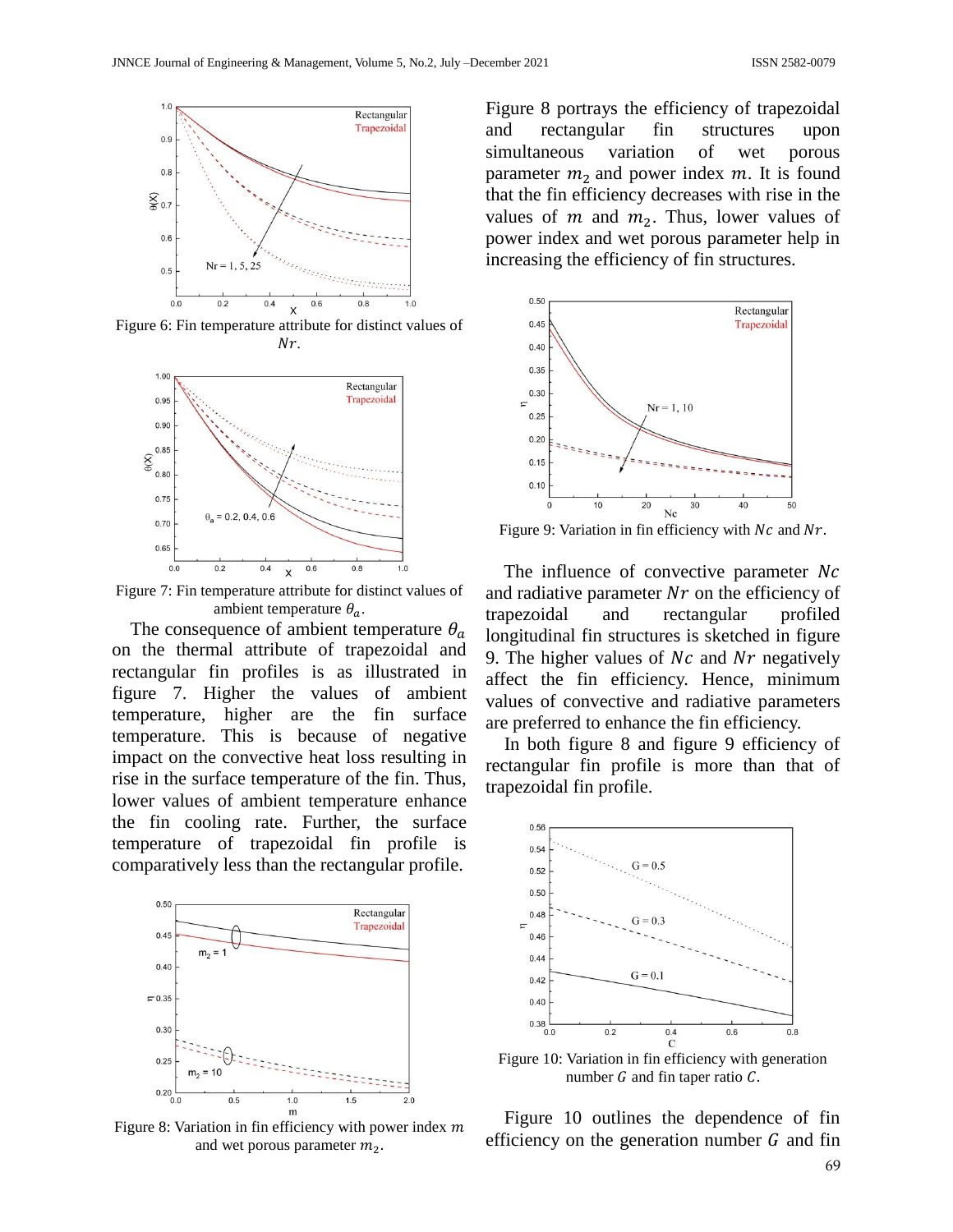taper ratio  $C$ . It is noted that higher values of generation number  $G$  enhance the fin efficiency while higher values of fin taper ratio  $C$  decrease the fin efficiency. Thus, higher values of  $G$  and lower values of  $C$  are preferred in enhancing the fin efficiency.

### **4. Concluding Reviews**

The thermal behaviour of fully wet and porous longitudinal fin of trapezoidal profile exposed to convective and radiative heat losses has been studied in the present analysis. The following results have been revealed:

- The natural convection, radiation, porosity and fully wet nature have positive influence on the fin cooling process.
- The power index, generation number and ambient temperature values have to be kept at minimum to enhance the heat transfer.
- The heat transmission is higher in the case of trapezoidal fin than the rectangular fin.
- The convective parameter, power index, radiative parameter, fin taper ratio and wet porous parameter have negative influence on the efficiency of the fin structures.
- The increase in internal heat generation enhances the fin efficiency.
- Efficiency is higher in the case of rectangular profile than the trapezoidal profile.

### **Nomenclature**

| $A_h$           |     | area of the fin base $(m^2)$ ;                             |
|-----------------|-----|------------------------------------------------------------|
| A(x)            | $=$ | cross-sectional area of the fin at<br>distance $x (m^2)$ ; |
| b <sub>2</sub>  | $=$ | variable parameter $(1/K)$ ;                               |
| $\mathcal{C}_p$ | $=$ | specific heat at constant pres-<br>sure $(J/kgK)$ ;        |
| $\mathcal C$    |     | $=$ fin taper ratio;                                       |
| g               | $=$ | acceleration due to gravity<br>$(m/s^2)$ ;                 |
|                 |     | وتبرم والمتحددين المرمانة متمرم وتمام                      |

 $G =$  generation number;

| $h_a$                 | $=$ | transfer<br>coefficient<br>heat<br>at        |  |  |
|-----------------------|-----|----------------------------------------------|--|--|
|                       |     | temperature $T_a (W/m^2 K);$                 |  |  |
| h                     | =   | transfer<br>coefficient<br>heat              |  |  |
|                       |     | $(W/m^2K);$                                  |  |  |
| $h_D$                 | =   | uniform<br>transfer<br>mass                  |  |  |
|                       |     | coefficient:                                 |  |  |
| $k_{eff}$             | =   | effective thermal conductivity               |  |  |
|                       |     | of the material $(W/mK)$ ;                   |  |  |
| K                     | =   | permeability $(m^2)$ ;                       |  |  |
| L                     | =   | fin length $(m)$ ;                           |  |  |
| т                     | $=$ | power index of heat transfer<br>coefficient; |  |  |
| m <sub>2</sub>        | =   | wet porous parameter;                        |  |  |
| $m_0, m_1$            | =   | constants;                                   |  |  |
| Nr                    | $=$ | radiative parameter;                         |  |  |
| Nc                    | $=$ | convective parameter;                        |  |  |
| $\boldsymbol{q}$      | $=$ | base heat transfer rate $(W)$ ;              |  |  |
| Q                     | $=$ | dimensionless heat transfer rate;            |  |  |
| $t_h$                 | $=$ | fin thickness at base $(m)$ ;                |  |  |
| t(x)                  | $=$ | fin thickness at distance $x(m)$ ;           |  |  |
| $\overline{T}$        | $=$ | fin surface temperature $(K)$ ;              |  |  |
| $T_a$                 | $=$ | surrounding temperature $(K)$ ;              |  |  |
| $T_b$                 | $=$ | base temperature $(K);$                      |  |  |
| W                     | $=$ | width $(m)$ ;                                |  |  |
| $\boldsymbol{\chi}$   | $=$ | axial coordinate of the fin $(m)$ ;          |  |  |
|                       |     | and                                          |  |  |
| $\boldsymbol{X}$      | $=$ | non-dimensional length;                      |  |  |
|                       |     |                                              |  |  |
| <b>Greek Symbols:</b> |     |                                              |  |  |
| ρ                     | =   | density $(kg/m^3)$ ;                         |  |  |
| $\epsilon_G$          |     | dimensionless<br>internal<br>heat            |  |  |
|                       |     | generation parameter;                        |  |  |
|                       |     |                                              |  |  |
| φ                     |     | porosity;                                    |  |  |

- $\theta_a$  = dimensionless surrounding temperature;
- $v =$  kinematic viscosity  $(m^2/s);$
- $\delta$  = a geometrical quantity that defines the tip semi-fin thickness  $(m)$ :
- $\theta$  = dimensionless temperature;
- $\sigma$  = Stefan-Boltzmann constant  $(W/m^2K^4);$
- $\omega_a$  = humidity ratio of the surrounding air;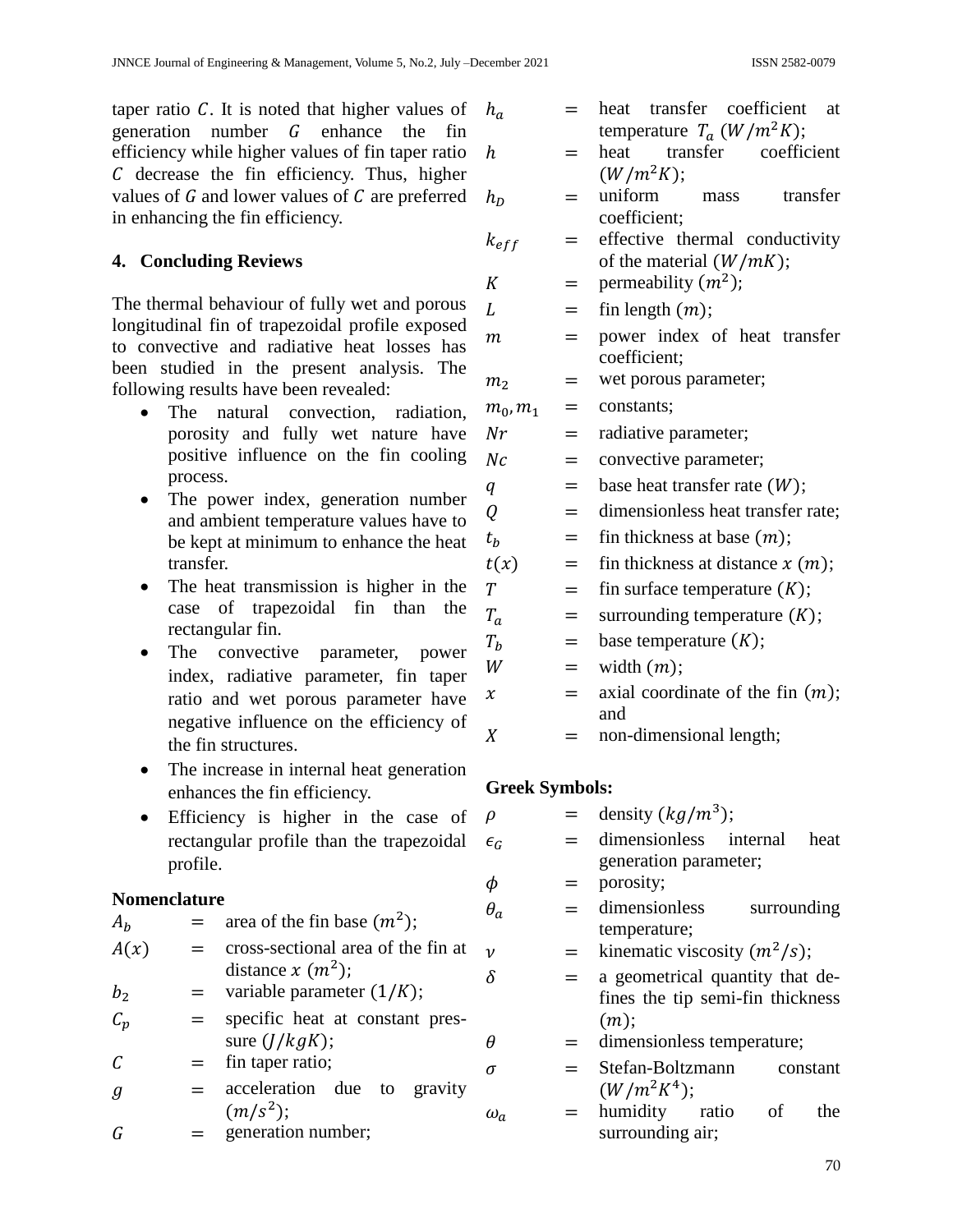| $i_{fg}$    |                             | $=$ latent heat of water evaporation |
|-------------|-----------------------------|--------------------------------------|
|             |                             | (I/kg);                              |
| $\omega$    |                             | $=$ humidity ratio of the saturated  |
|             |                             | air;                                 |
| ε           | $=$                         | fin surface emissivity;              |
| β           | $=$ $-$                     | volumetric thermal expansion         |
|             |                             | coefficient $(1/K)$ .                |
| Subscripts: |                             |                                      |
| S           | $=$                         | solid.                               |
|             | $\mathcal{L} = \mathcal{L}$ | fluid;                               |

 $b = base;$ 

 $a =$  ambient;

### **References**

1. S. F. Al-Fahed and F. N. Alasfour, Rectangular Fin Thermal Performance as a Function of Modified Biot Number and Area Ratio; Novel Approach, International Journal of Scientific and Engineering Research, Vol. 10, No. 2, 2019, pp.550-556.

2. M. T. Darvishi, R. S. R. Gorla, F. Khani and B. J. Gireesha, Thermal Analysis Due to Natural Convection and Radiation in a Fully Wet Porous Fin, International Journal of Numerical Methods for Heat and Fluid Flow, Vol. 26, 2016, pp. 2419‐2431. [https://doi.org/10.1108/HFF-06-2015-0230.](https://doi.org/10.1108/HFF-06-2015-0230)

3. R. Das, Estimation Of Feasible Materials and Thermal Conditions in a Trapezoidal Fin Using Genetic Algorithm, Proceedings of the Institution of Mechanical Engineers, Part G: Journal of Aerospace Engineering, Vol. 230, No. 13, 2016, pp. 2356-2368.

[https://doi.org/10.1177/0954410015623975.](https://doi.org/10.1177/0954410015623975)

4. R. S. R. Gorla and A. Y. Bakier, Thermal Analysis of Natural Convection and Radiation in Porous Fins, International Communications in Heat and Mass Transfer, Vol. 38, No. 5, 2011, pp.638-45.

https://doi.org/10.1108/HFF-06-2015-0230.

5. M. Hatami and D. D. Ganji, Investigation of Refrigeration Efficiency for Fully Wet Circular Porous Fins with Variable Sections by Combined Heat and Mass Transfer Analysis, International Journal of Refrigeration, Vol. 40,  $n \quad 2014, pp.140-151.$ 

10.1016/J.IJREFRIG.2013.11.002.

6. R. Jooma and C. Harley, Heat Transfer in a Porous Radial Fin: Analysis of Numerically Obtained Solutions, Hindawi Advances in Mathematical Physics, Vol. 2017, 2017, pp.1-20.

https://doi.org/10.1155/2017/1658305.

7. H. S. Kang, Analysis of Reversed Trapezoidal Fins using a 2-D Analytical Method, Universal Journal of Mechanical Engineering, Vol. 3, No. 5, 2015, pp.202-207. 10.13189/UJME.2015.030505

8. F. Khani and A. Aziz, Thermal Analysis of a Longitudinal Trapezoidal Fin with Temperature-Dependent Thermal Conductivity And Heat Transfer Coefficient, Communications in Nonlinear Science and Numerical Simulation, Vol. 15, No. 3, 2010, pp.590–601.

[https://doi.org/10.1016/j.cnsns.2009.04.028.](https://doi.org/10.1016/j.cnsns.2009.04.028)

9. S. Kiwan and M. A. Al-Nimr, using Porous Fins for Heat Transfer Enhancement, Journal of Heat Transfer, Vol. 123, No. 4, 2001, pp.790-795, https://doi.org/10.1115/1.1371922.

10. S. Kiwan, Effect Of Radiative Losses on the Heat Transfer from Porous Fins, International Journal of Thermal Sciences, Vol. 46, No. 10, 2007, pp.1046-1055. https://doi.org/10.1016/j.ijthermalsci.2006.11.0 13.

11. A. D. Kraus, A. Aziz and J. R. Welty, Extended Surface Heat Transfer, New York: John Wiley, Vol.54, No.5, 2002, [https://doi.org/10.1115/1.1399680.](https://doi.org/10.1115/1.1399680)